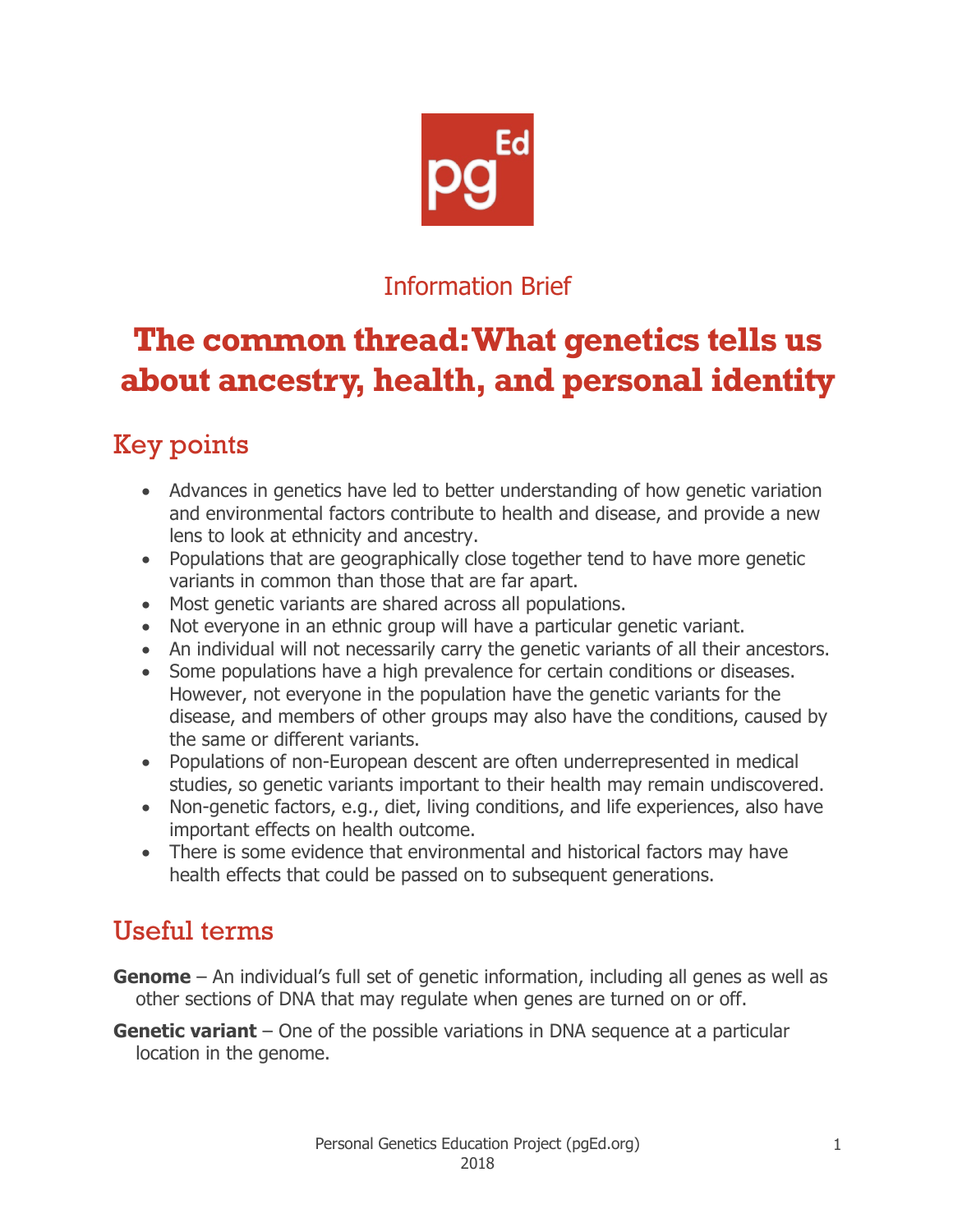- **Population** In the field of population genetics, a "population" refers to a group of individuals who are more likely to have children with others within the group than outside the group.
- **Admixture** Genetic mixing of two previously isolated populations.
- **(Genetic) Ancestry** An estimation of the ancestral population(s) that contributed to an individual's genome.
- **Ethnicity / ethnic group** A group of people who identify with each other based on shared ancestry, language, culture, etc.
- **Epigenetics** There are many definitions of this word, but one of the most popular is: Changes in gene function that do not involve changes in DNA sequence.

#### **Introduction**

Ancestry and ethnicity are at the heart of human identity – how people see themselves fit into cultural and social groups. Throughout history, people have sought explanations for physical differences that they observe between those from their own community and those from other communities. Advances in genetics in the past few decades have given researchers new tools to investigate and understand the ancestry of different human populations. At the same time, many researchers are studying how genetic variation may explain differences in health, disease susceptibility, and response to medications. The scientific community is trying to make sure that genetics-based, personalized medicine can benefit everyone, while at the same time identify and address important non-genetic causes of health differences.

## A genetics perspective of ancestry

The genetic analysis of ethnicity and ancestry is based on the identification of genetic markers or *variants* in our DNA. From one generation to the next, our DNA often acquires new variants as a result of normal biological processes in our cells. The majority of these variants are biologically "neutral," meaning they are neither helpful nor harmful to the organism. The variants may not even be located in sections of our genome that code for genes or have any biological function. Because, throughout much of history, humans have tended to (though by no means exclusively) have children with others in close geographic proximity or within their own social or cultural communities, populations that are geographically close together tend to have more genetic variants in common than those that are far apart. Importantly, most genetic variants (90% or more) are shared across all populations.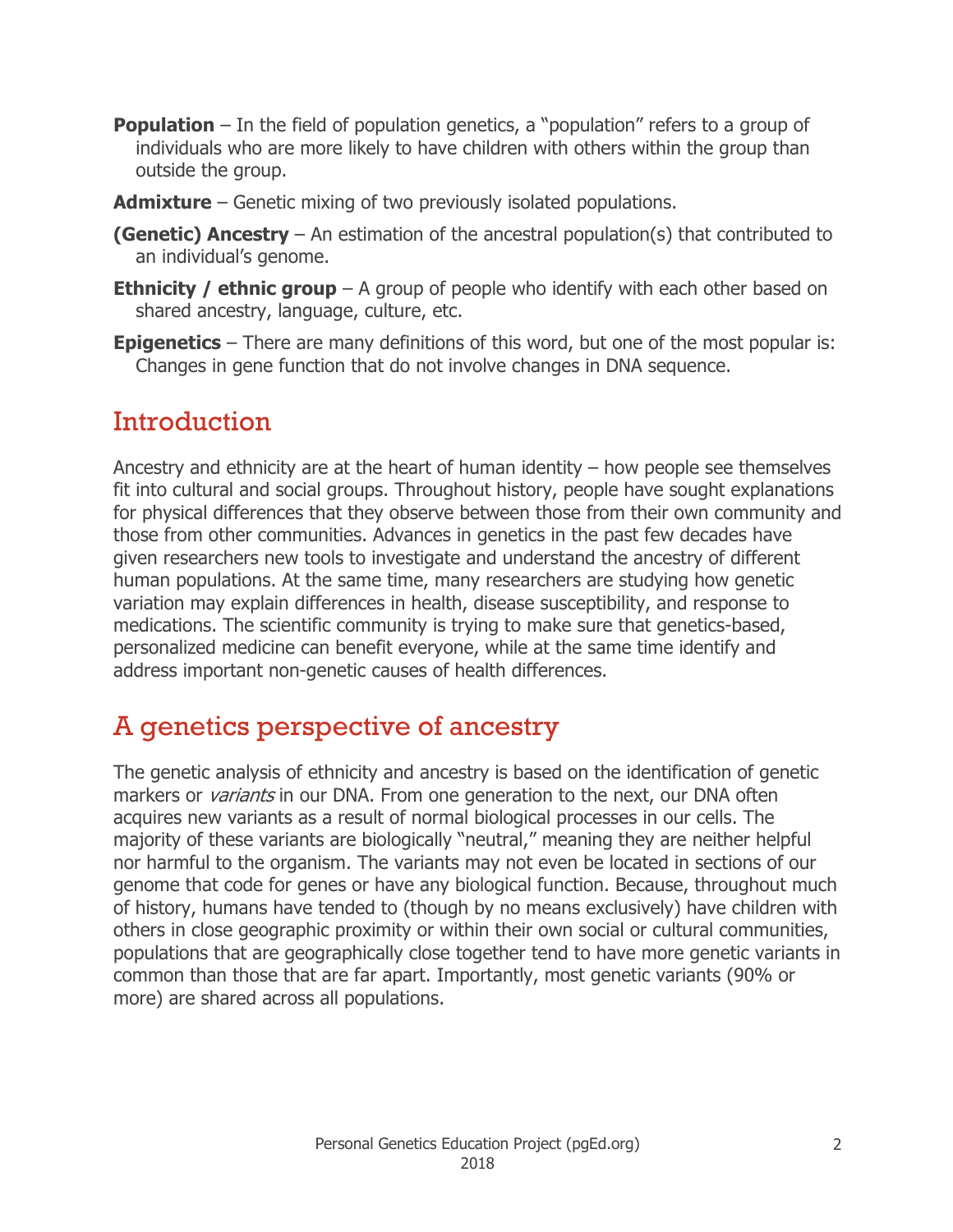## DNA ancestry testing: Promises and limitations

The rise of affordable, consumer-oriented genetic tests means that more and more people are using these tests to discover their own personal ancestry and connect with different communities. For some, especially those who may otherwise have no access to their ancestral lineage or history, learning about their ancestry from these tests gives them a sense of belonging and reconnection with their culture. However, users are not always aware of the nuances and technical limitations of these tests. And sometimes, the test results may not align with an individual's or a community's personal and cultural identity.

The accuracy of DNA ancestry tests depends on many factors. These include the genetic markers used – different companies base their analyses on different, proprietary lists of markers that may have varying degrees of accuracy or relevance. A test's accuracy also depends on the sizes of the reference ancestral groups to which an individual's genetic information is compared. The fewer samples in a reference group, the less accurate is the analysis — and many ethnicities are currently underrepresented in the databases of genetic testing companies. Finally, it is important to remember that the tests provide estimates based on statistics: because an individual's inheritance of genetic variants is by-and-large random, they will not carry the variants of all their ancestors. It is not expected that everyone in an ethnic group will have a particular genetic variant, nor are these variants always unique or exclusive to particular populations.

## Ancestry and health

Do different human populations have genetic variations that lead to differences in health? As a result of the historical patterns of reproduction and migration, some populations have a particularly high prevalence for certain conditions or diseases. For example, conditions such as Tay-Sachs disease, hemophilia C, and Bloom syndrome are highly prevalent (at least historically) among Ashkenazi Jews. Thus, before members of these ethnic groups plan to have biological children, they frequently use genetic tests to check if both parents are "carriers" of the same genetic variants, which could result in a child born with such genetic conditions. However, as with any other trait that correlates with ancestry or ethnicity, it is important to note that these conditions do not define the ethnic group, i.e., not everyone in the group will have the genetic variants for the disease, and members of other ethnic groups may also have these conditions, caused by the same or different genetic variants. For example, Tay-Sachs is also prevalent among French Canadians, but due to genetic variants that are different from those in Ashkenazi Jews and not commonly found in European French people.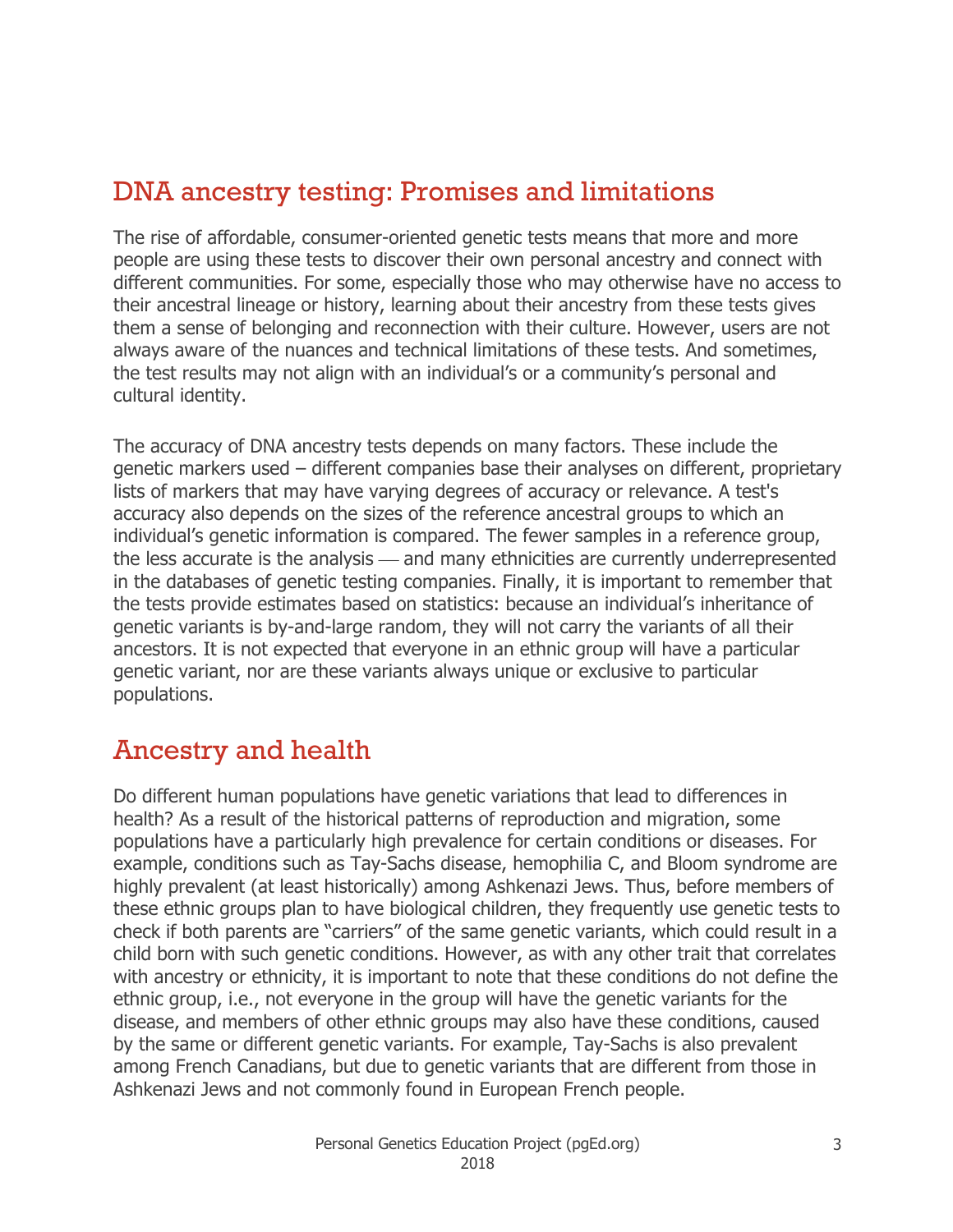Another disease that is commonly seen to correlate with ancestry is sickle cell disease (SCD). Often considered a "black" disease, prevalence of SCD is high among people of west and central African descent, but actually not high among many east or southern African ethnicities. At the same time, SCD prevalence is also high in groups from around the Mediterranean, Middle East, and South Asia. (The reason for this distribution, which closely parallels that of malaria, may be because of the protective effect that sickling red blood cells provide against the malaria parasite.) Similarly, cystic fibrosis (CF) is often considered a "white" disease, given its prevalence among people of Northern European descent, but it does also occur in people of other ethnicities. Non-Europeans may thus suffer from delayed diagnosis and treatment if their physicians do not consider the possibility of CF based simply on the patient's ancestry. Because people of non-European descent are often underrepresented in medical studies, genetic variants important to their health may remain undiscovered.

#### The important role of the environment

Non-genetic factors in one's environment also have biological effects on health outcome. Differential access to healthcare (preventative care, diagnosis or treatment options), nutrition, life experience, etc., influence the rate and manifestation of health conditions, and how well individuals do when living with such conditions. Social and environmental factors also affect which and how genes are *expressed* (turned on and off) in our cells, exerting direct biological and health effects. Moreover, there is some evidence that environmental and historical factors, such as chronic stress or episodes of famine, potentially have health effects that could be passed on to subsequent generations, even if those descendants no longer experience the same stressing factors. The presence or causes of such "transgenerational inheritance" are still under active research, but experiments in animal models such as mice point to possible epigenetic mechanisms – the inheritance of traits beyond ("epi-") the level of changes in DNA sequence – that may explain these biological effects.

## References and further reading

Rosenberg. (2011) A Population-Genetic Perspective on the Similarities and Differences among Worldwide Human Populations. Human Biology 83:659. https://www.ncbi.nlm.nih.gov/pmc/articles/PMC3531797/

"Understanding genetic ancestry testing" https://www.ucl.ac.uk/mace-lab/debunking/understanding-testing

> Personal Genetics Education Project (pgEd.org) 2018